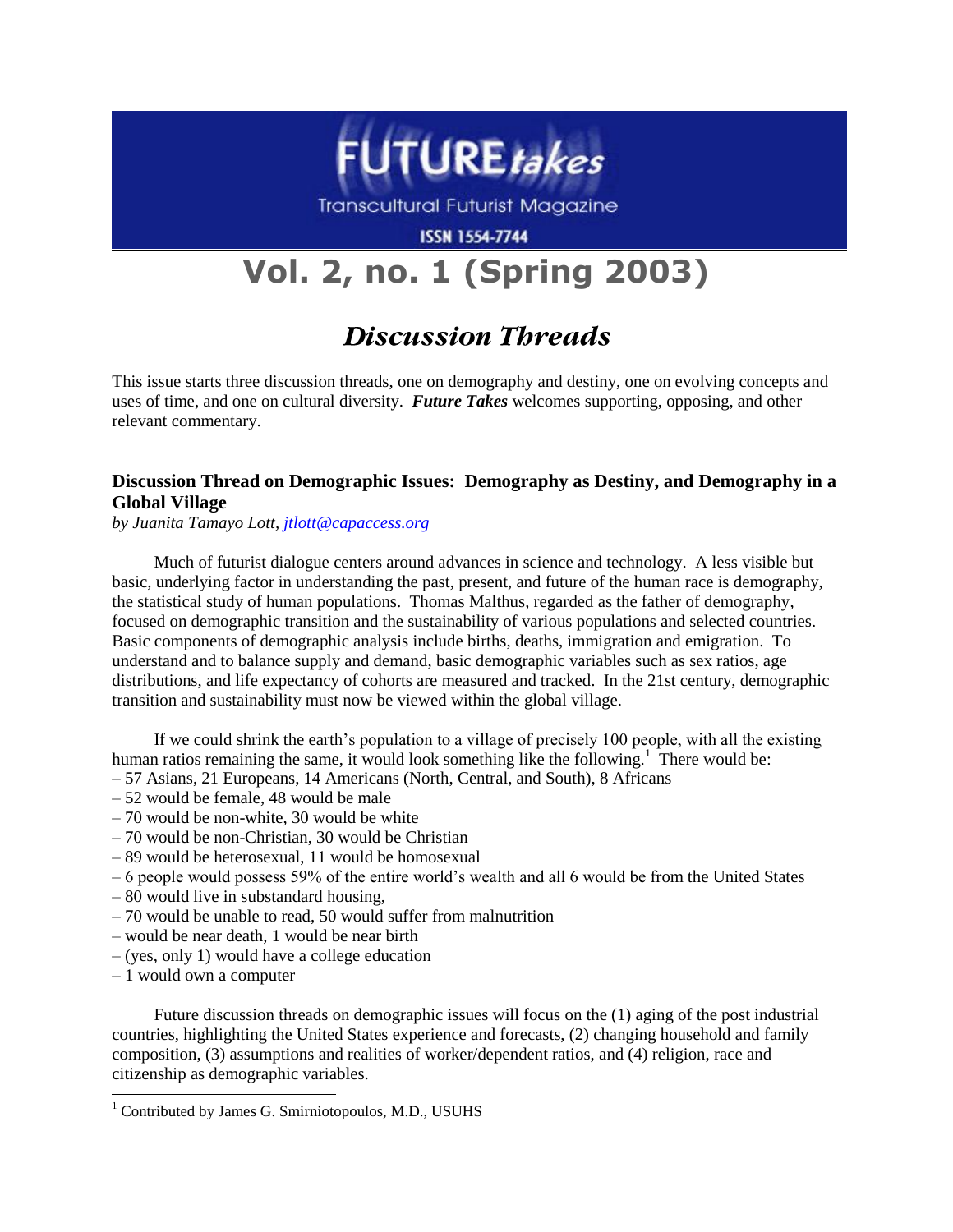### **Discussion Thread on Evolving Concepts and Uses of Time**

*by Tommy T. Osborne, COL, USA (Ret), 703-425-7402*

We have progressed from Hunter/Gatherer, where time was a rudimentary concept, based on immediate events to satisfy immediate needs through multiple technological groupings or civilizations, in terms of time: from Pastoral (where time is a driver of phased actions planting, harvesting, fixing tools/clothes in a seasonal context), through City-States and Kings that needed calendars and saw seasons in years, months, days and subdivision of days; to Industrial Nation States that actually used short (hours) and long (multiple years) as work periods. We moved from work as an a-periodic necessity to seasons of work, then finer sub divisions of work. As the sub-divisions became finer, the concept and fact of parsing days into work and non-work periods grew. By the mid Twentieth Century, the most industrialized nations worked less than half of a 24 hour day and had total non-work periods ranging from half of a month to two months, excluding Holy Days and other celebration. Work and non-work were sequential.

An odd thing happened as people tried to raise productivity, or output/input ratios. Technology raised the productivity of industrial, entertainment and farm workers. However, with the growth in Knowledge Workers vis a vis the other three groups, the challenge of productivity grew. How do you improve ratios where both components are ill defined? Office administrative staff was dramatically reduced by the use of office automation, but they were the least expensive inputs. Now the non-admin staff is doing its own administration in addition to its own functions, courtesy of advanced computing suites. With information distributed in less time via e-mail/voice mail and available 24 x 7, and portable/home voice and information processing approaching 100%, work time can be all the time. Most "key" knowledge workers are always on for calls and on over half the day for work related information processing. Despite this increase in automation and in time dedicated to work, the work/information queue exceeds the work level. We're exhausted and time challenged, trading personal time for work and losing focus on being whole-or so the legend goes.

What of the next 50, 100, 500 years? Our information gurus have long predicted automated assistants which can take routine decisions, separate out useless information and segregate information we need by time and type of urgency. I have thought of giving the rapidly aging, mostly general information media, like the newspapers that pile up on my desk, a time to live (TTL), just like undelivered TCP/IP packets. 30 day old papers and newsmagazines would disintegrate, having exceeded their TTL; opinion and professional magazines would have a longer life or consist only of a contents page. The rest would be available on line. Would this automated help, current-ness related life span and pull versus push result in a return to less harried times? Can it be done in a just in time economy where almost all the slack and friction have been removed from the most successful business processes? What do you think?

#### **Discussion Thread on Cultural Diversity**

*by Dave Stein, editorinchief@futuretakes.org*

Cultural diversity enriches the human experience, and we are indeed fortunate to know about lifestyles and values of other societies and cultures, both those of the present-day and those of the past. There is much that we can learn from other parts of the world. For example, where we value our traditional work ethic, Western Europe places more primacy on family and leisure time, as evidenced by their longer annual vacations and (in some parts of "Old Europe") shorter workdays. Where we value near-term results including the quarterly earnings statement, Oriental countries have traditionally been characterized by patience and a longer time horizon. In fact, the viability of their long time horizon was demonstrated quite convincingly by the outcome of the Vietnam War. Speaking of time, some Native